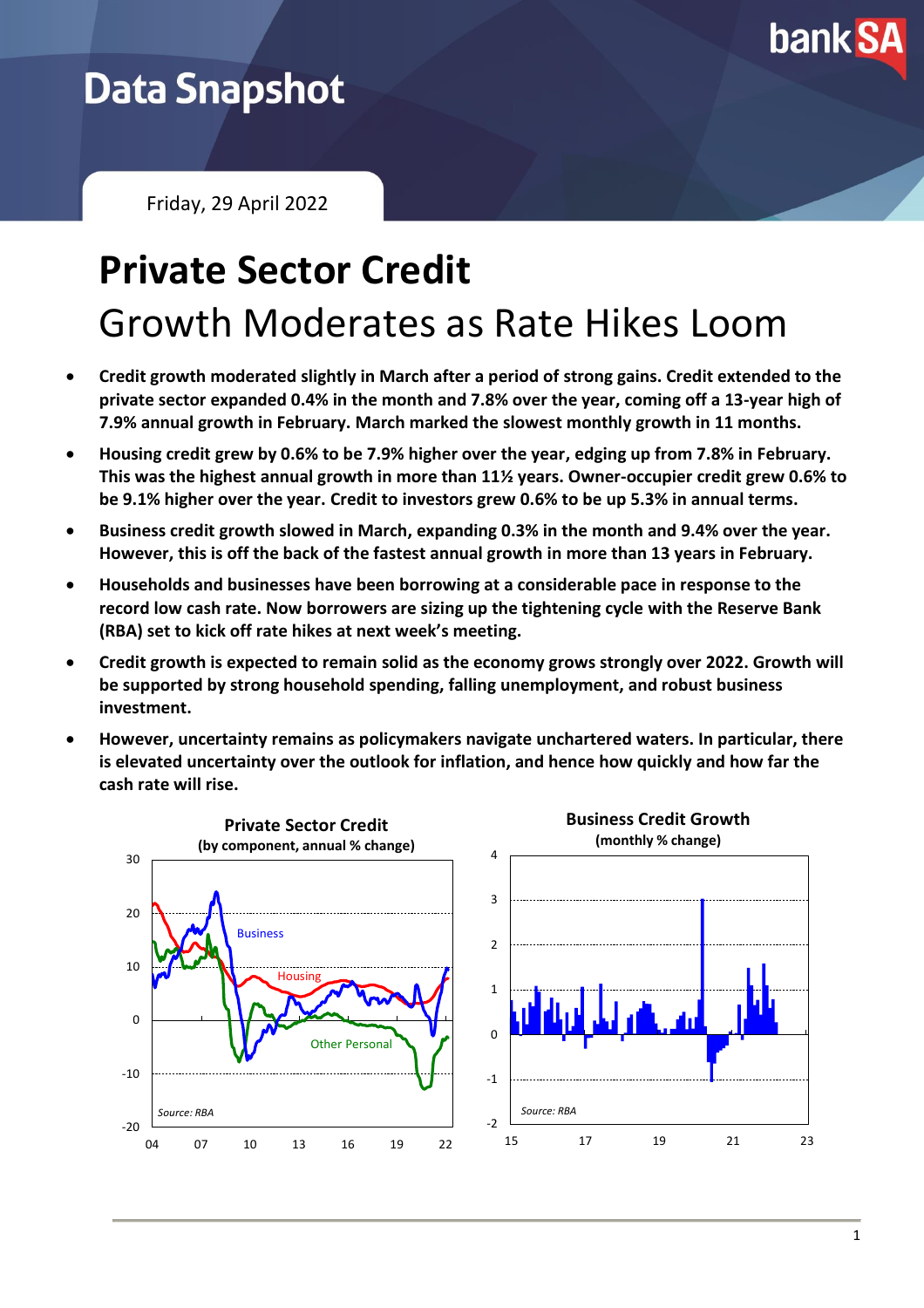Credit growth moderated slightly in March after a period of strong gains. Credit extended to the private sector expanded 0.4% in the month to be 7.8% higher over the year, coming off a 13-year high of 7.9% in February. In monthly terms, it is the slowest expansion in the past 11 months.

Housing credit growth was broadly steady while business credit growth slowed somewhat. Households and businesses have been borrowing at a considerable pace in response to the record low cash rate. Now borrowers are sizing up the tightening cycle. The Reserve Bank (RBA) is set to lift the cash rate imminently as we move away from emergency policy settings.

#### **Housing**

Housing credit grew by 0.6% to be 7.9% higher over the year, edging up from 7.8% in February. This marks the highest annual growth in more than 11½ years, and notably, is well above the 10 year average of 5.5%. The pace reflects the strong activity we have seen in the housing market over the past couple of years, even though the boom has begun to moderate in recent months.

Owner-occupier credit grew 0.6% to be 9.1% higher over the year. This was the first time monthly credit growth has fallen below 0.7% since February 2021. Credit to investors grew 0.6% to be 5.3% higher over the year. The boom was initially led by owner-occupiers although lending to investors has accelerated over the past year or so.

#### **Business**

Business credit growth moderated in March. Business credit grew by 0.3% in the month and 9.4% over the year. In February, business credit grew 0.8% in monthly terms and 9.8% on an annual basis – the fastest annual pace in more than 13 years.

The dip could partly reflect uncertainty ahead of the May Federal election. Some businesses also drew down on credit to support their cash flows during lockdowns, which are now in the rear-view mirror.

Business confidence is elevated as economic activity picks up and we adapt to living with covid. This is despite challenges around staff shortages, supply disruptions and rising prices. In turn, businesses are looking to expand, which is supporting investment and credit growth.

### **Other personal**

Other personal credit, which includes credit cards and personal loans, declined 0.2% in March. Other personal credit has declined for seven of the past 12 months and fell by 3.3% over the year to February.

### **Outlook**

Credit growth is expected to remain solid as the economy grows strongly over 2022. Growth will be supported by strong household spending, falling unemployment, and robust business investment. Notably, key tax incentives for businesses will remain in place until 2023, providing ongoing support to investment.

However, uncertainty remains, particularly with respect to the outlook for inflation and hence how quickly and how far the cash rate will rise. Policymakers are navigating unchartered waters. We are coming out of a pandemic, there are ongoing supply-chain disruptions and war in Europe. And it is unclear exactly how households will respond to the first rise in the cash rate in more than a decade.

> **Matthew Bunny, Economist** Ph: 0421 749 491